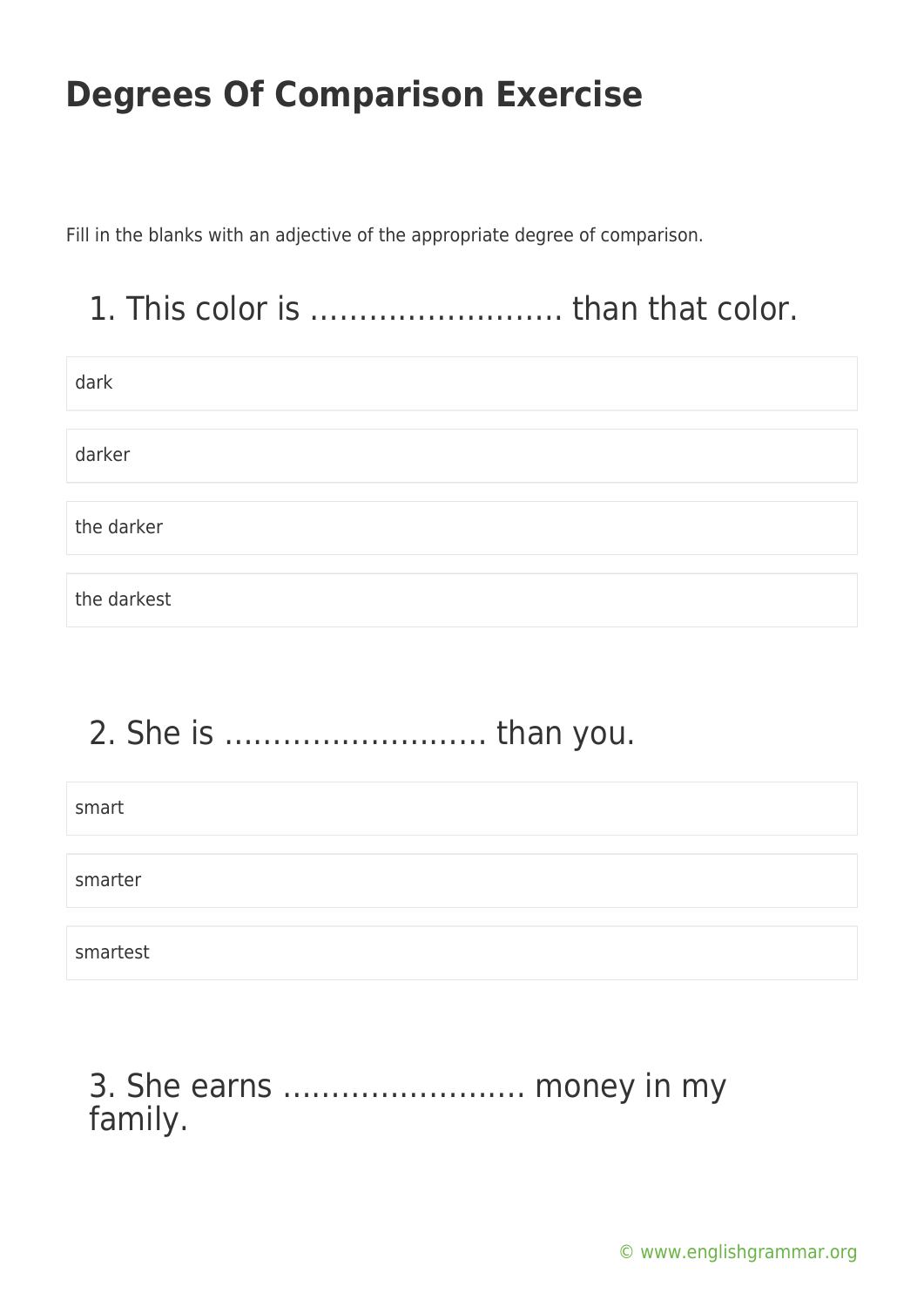| more     |  |  |
|----------|--|--|
|          |  |  |
| most     |  |  |
|          |  |  |
| the most |  |  |

### 4. The day my daughter was born is the ……………………….. day of my life.

happy

happier

happiest

#### 5. I was ………………………… today than yesterday.

busier

busy

[© www.englishgrammar.org](https://www.englishgrammar.org/)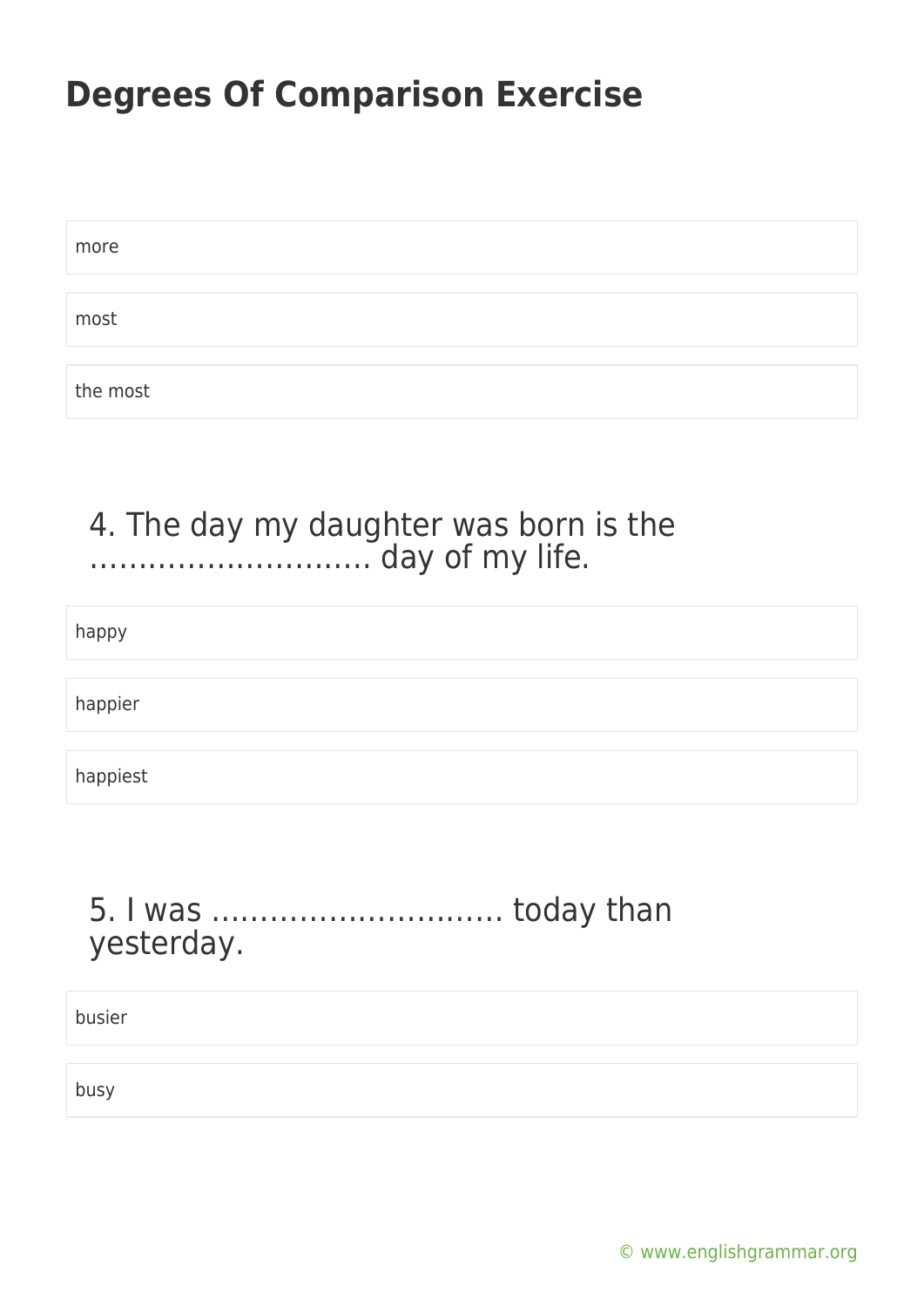busiest

### 6. She is ………………………. than her sister.

#### generous

more generous

most generous

### 7. The task was …………………………. difficult than I thought.

| little |  |
|--------|--|
|        |  |
| less   |  |
|        |  |
| lesser |  |
|        |  |
| least  |  |

[© www.englishgrammar.org](https://www.englishgrammar.org/)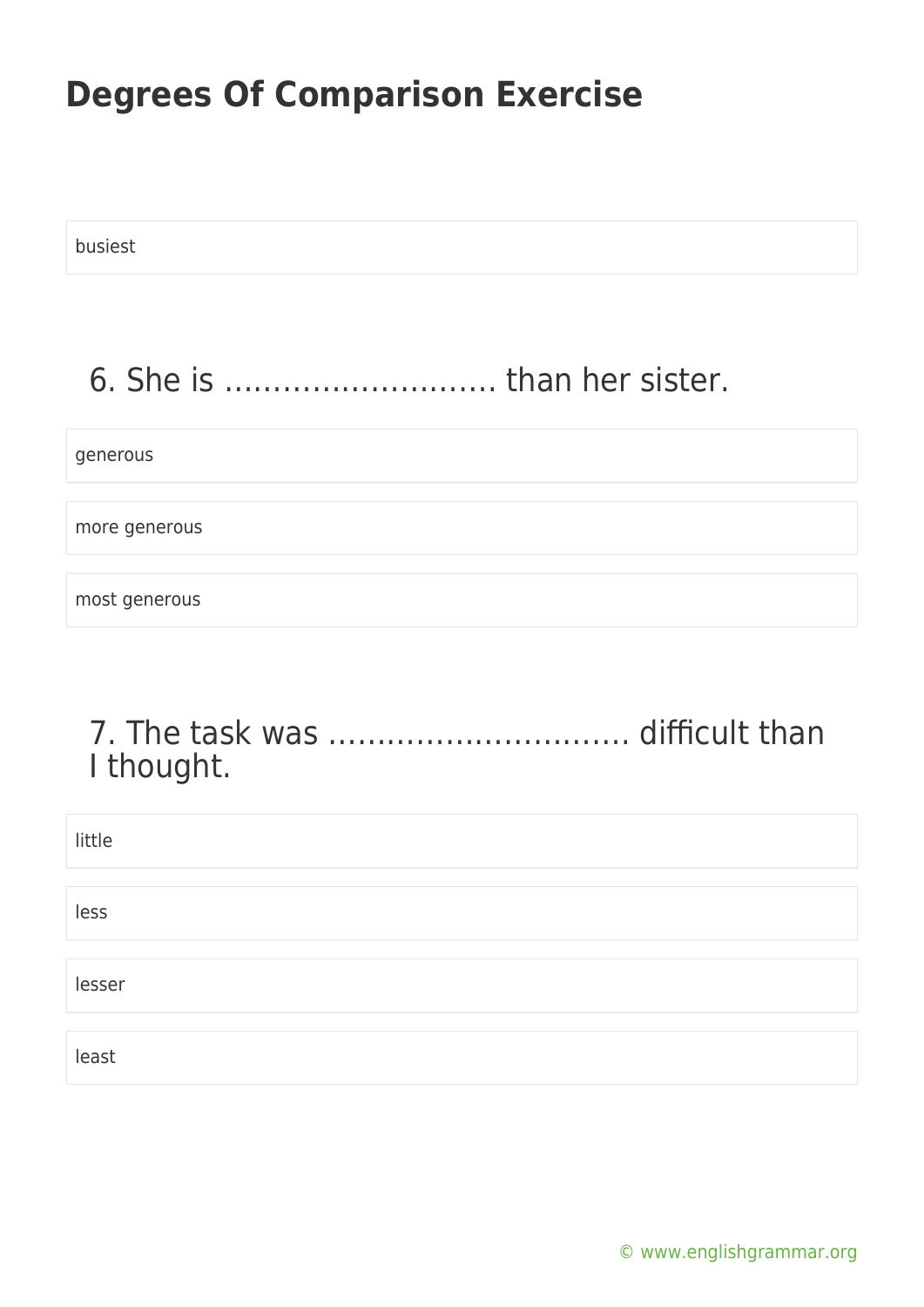### 8. She is ………………………. of the four girls.

pretty prettier the prettiest

### 9. Iron is …………………….. useful metal.

| more     |  |
|----------|--|
|          |  |
| most     |  |
|          |  |
| the most |  |

### 10. She is not as ………………………. as her sisters.

rich

richer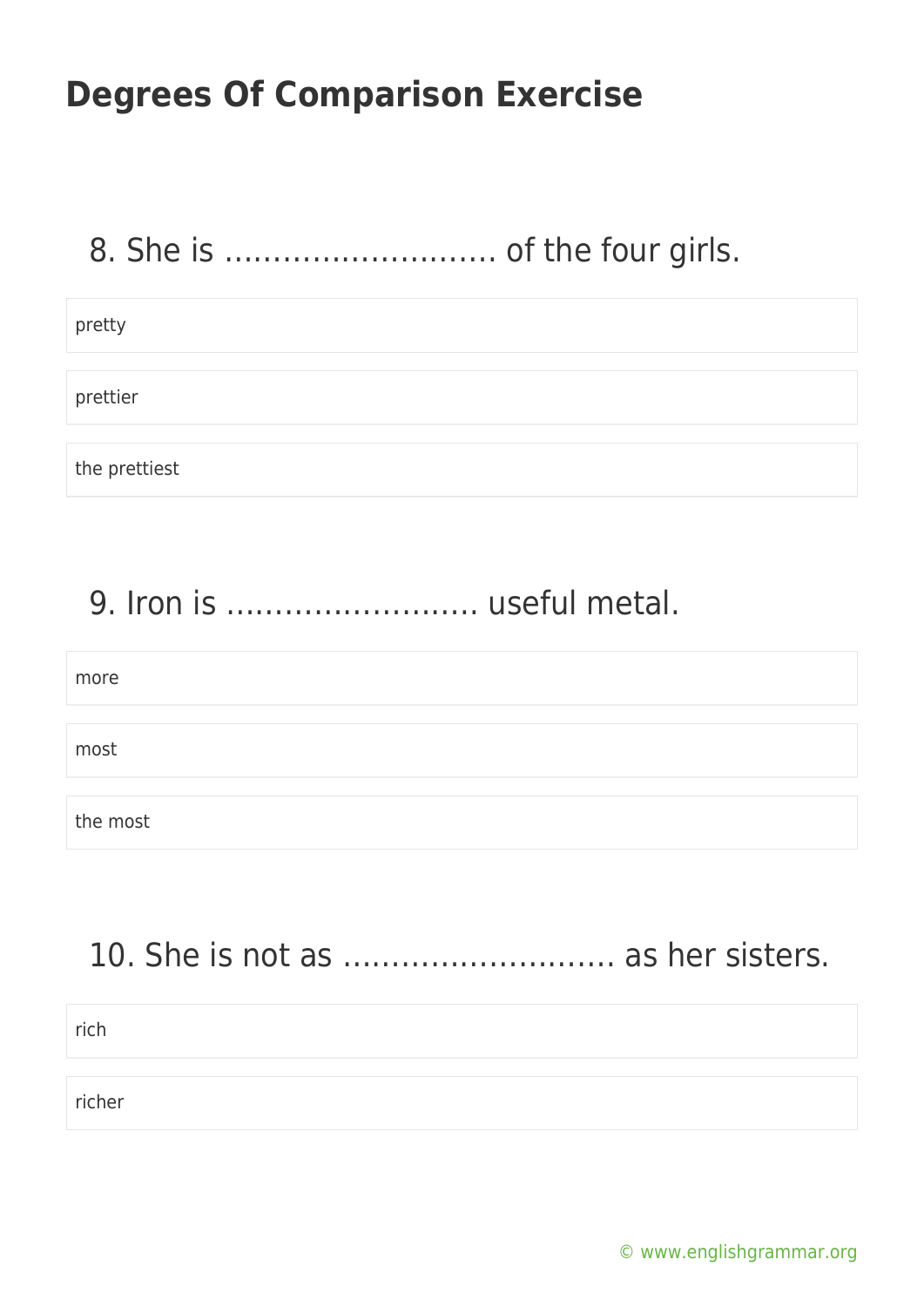richest

#### 11. She speaks English ……………………….. than me.

good

gooder

better

### 12. All of them are nice but she is

………………………

the nicer

nicer

the nicest

[© www.englishgrammar.org](https://www.englishgrammar.org/)